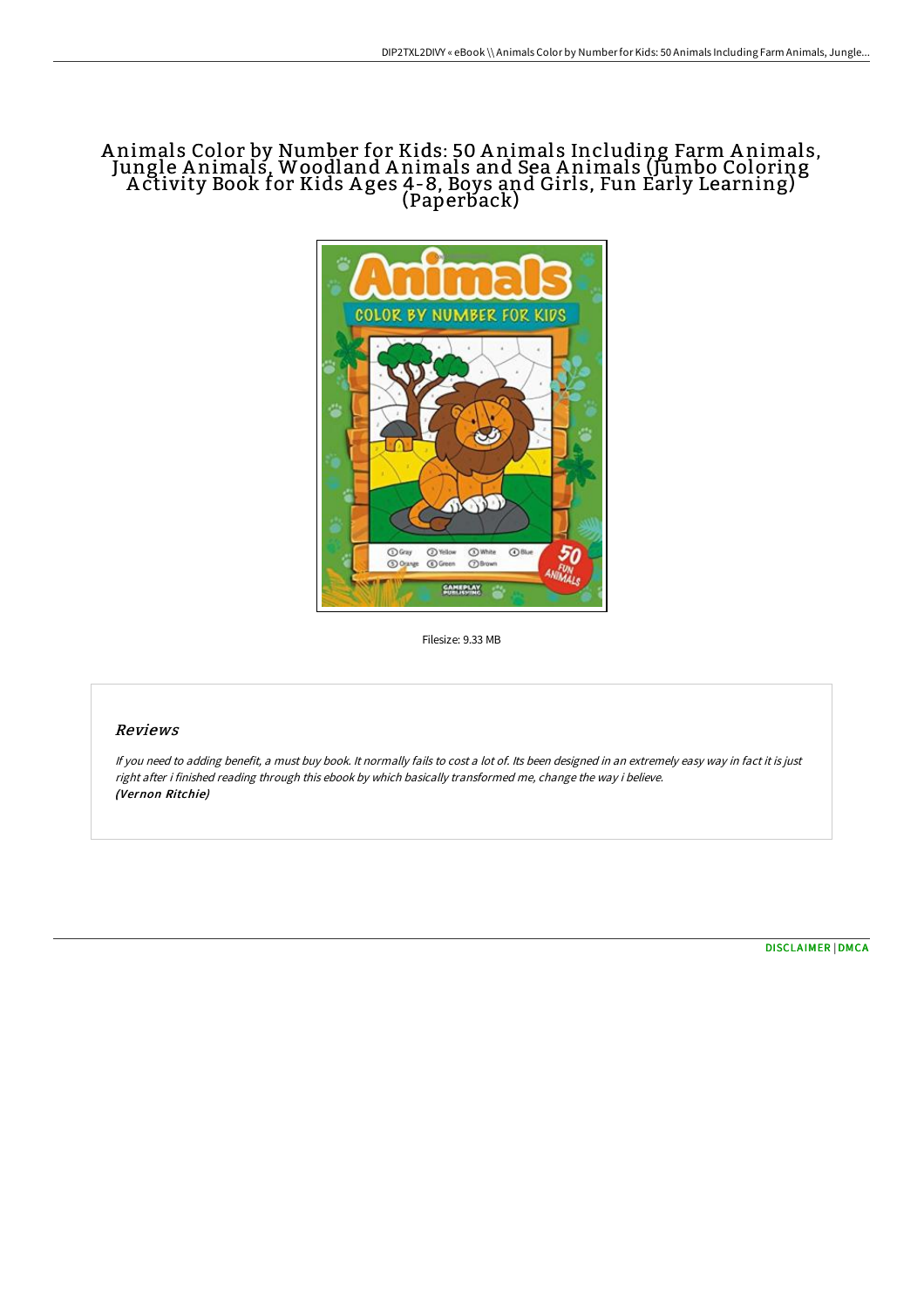### ANIMALS COLOR BY NUMBER FOR KIDS: 50 ANIMALS INCLUDING FARM ANIMALS, JUNGLE ANIMALS, WOODLAND ANIMALS AND SEA ANIMALS (JUMBO COLORING ACTIVITY BOOK FOR KIDS AGES 4-8, BOYS AND GIRLS, FUN EARLY LEARNING) (PAPERBACK)



Gameplay Publishing, 2018. Paperback. Condition: New. Language: English . Brand New Book \*\*\*\*\* Print on Demand \*\*\*\*\*. 50 ANIMALS IN ONE BOOK In Animals Color By Number, kids ages 4 and up will enjoy hours of happy entertainment while reinforcing their knowledge of colors and strengthening early numeracy skills such as number recognition. This fun coloring book is filled with a wide variety of animals to color: Farm Animals, Jungle Animals, Woodland Animals and Sea Animals. All animals are depicted in their natural habitat so that kids can learn how and where the animals live. Children will love following the number codes to color the shapes and reveal a hidden picture of an animal on every page. Suitable as a companion for journeys, holidays and rainy days, this book provides fun and educational coloring opportunities. WHAT S INSIDE 50 different animals to color Large 8.5 x 11 inch pages Single sided pages to avoid bleed through Suitable for coloring with pencils, crayons, markers, gel pens etc Hours of fun! ANIMALS TO COLOR Giraffe Tiger Lion Zebra Hippo Elephant Crocodile Snake Chameleon Monkey Rhino Flamingo Camel Panda Sloth Koala Kangaroo Parrot Llama Turkey Cow Chicken Goat Sheep Horse Pig Dog Cat Racoon Frog Rabbit Owl Moose Hedgehog Badger Fox Wolf Beaver Squirrel Bear Bat Butterfly Octopus Whale Penguin Dolphin Crab Fish Seal Turtle.

Read Animals Color by Number for Kids: 50 Animals Including Farm Animals, Jungle Animals, Woodland Animals and Sea Animals (Jumbo Coloring Activity Book for Kids Ages 4-8, Boys and Girls, Fun Early Learning) [\(Paperback\)](http://www.bookdirs.com/animals-color-by-number-for-kids-50-animals-incl.html) Online

R Download PDF Animals Color by Number for Kids: 50 Animals Including Farm Animals, Jungle Animals, Woodland Animals and Sea Animals (Jumbo Coloring Activity Book for Kids Ages 4-8, Boys and Girls, Fun Early Learning) [\(Paperback\)](http://www.bookdirs.com/animals-color-by-number-for-kids-50-animals-incl.html)